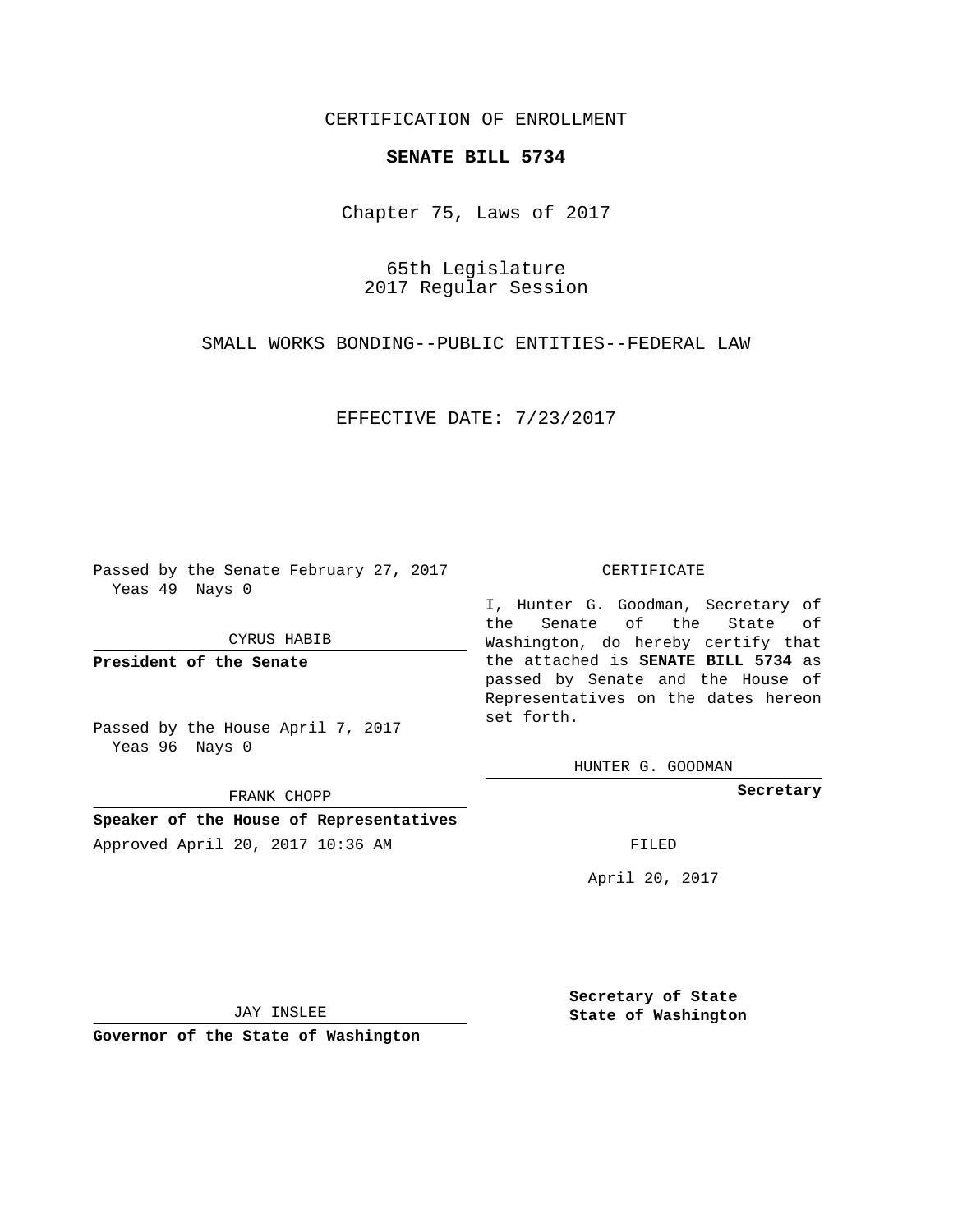## **SENATE BILL 5734**

Passed Legislature - 2017 Regular Session

**State of Washington 65th Legislature 2017 Regular Session**

**By** Senators Chase, Baumgartner, Miloscia, Saldaña, Keiser, Conway, Hasegawa, McCoy, Braun, Honeyford, Brown, Kuderer, Rivers, and Warnick

Read first time 02/06/17. Referred to Committee on State Government.

 AN ACT Relating to bringing Washington state government contracting provisions into compliance with federal law as it relates to small works bonding requirements; and amending RCW 39.08.010.

BE IT ENACTED BY THE LEGISLATURE OF THE STATE OF WASHINGTON:

 **Sec. 1.** RCW 39.08.010 and 2013 c 113 s 2 are each amended to read as follows:6

 (1)(a) Whenever any board, council, commission, trustees, or body acting for the state or any county or municipality or any public body must contract with any person or corporation to do any work for the state, county, or municipality, or other public body, city, town, or district, such board, council, commission, trustees, or body must require the person or persons with whom such contract is made to make, execute, and deliver to such board, council, commission, trustees, or body a good and sufficient bond, with a surety company as surety, conditioned that such person or persons must:

(i) Faithfully perform all the provisions of such contract;

 (ii) Pay all laborers, mechanics, and subcontractors and material suppliers, and all persons who supply such person or persons, or subcontractors, with provisions and supplies for the carrying on of 20 such work; and